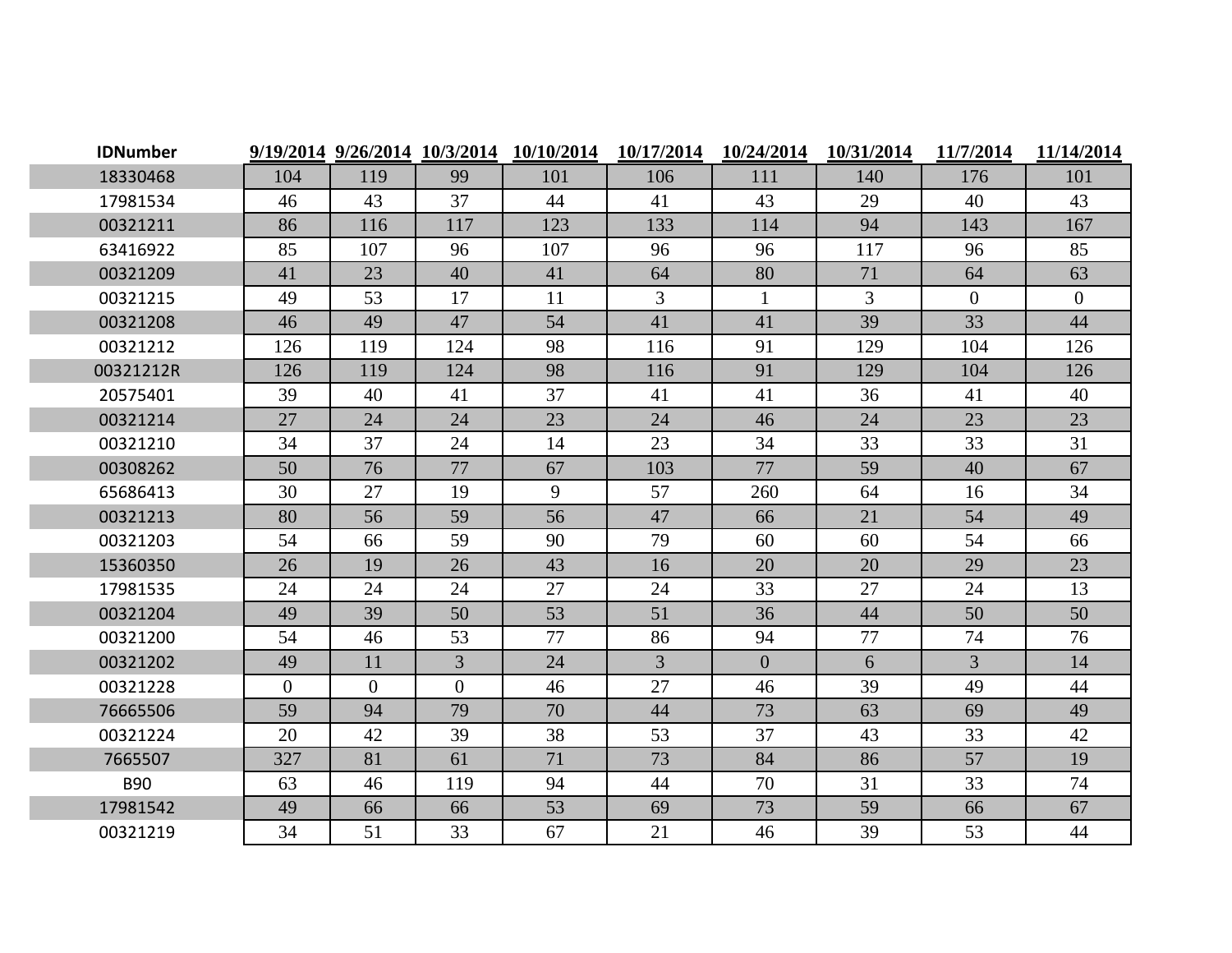| <b>IDNumber</b> |                |                |                | 9/19/2014 9/26/2014 10/3/2014 10/10/2014 | 10/17/2014   | 10/24/2014     | 10/31/2014     | 11/7/2014       | 11/14/2014     |
|-----------------|----------------|----------------|----------------|------------------------------------------|--------------|----------------|----------------|-----------------|----------------|
| 00321217        | 54             | 34             | 43             | 37                                       | 44           | 24             | 40             | 24              | 41             |
| 00321207        | 184            | 144            | 161            | 300                                      | 117          | 320            | 150            | 269             | 81             |
| 00321206        | 43             | 30             | 41             | 40                                       | 36           | 46             | 40             | 46              | 33             |
| 00321205        | 81             | 69             | 103            | 74                                       | 77           | 84             | 80             | 83              | 70             |
| 15819940        | 74             | 87             | 114            | 97                                       | 117          | 86             | 93             | 121             | 97             |
| 00321218        | 27             | 41             | 29             | 29                                       | 39           | 30             | 40             | 34              | 27             |
| 15819941        | 101            | 66             | 66             | 66                                       | 59           | 56             | 70             | 60              | 69             |
| 14449781        | 66             | 60             | 57             | 54                                       | 46           | 66             | 66             | 44              | 70             |
| 14449781R       | 66             | 60             | 57             | 54                                       | 46           | 66             | 66             | 44              | 70             |
| 15819942        | 149            | 166            | 157            | 144                                      | 113          | 163            | 190            | 163             | 181            |
| 321216          | 51             | 59             | 69             | 73                                       | 73           | 67             | 79             | 111             | 61             |
| 17981541        | 30             | 39             | 56             | 63                                       | 40           | 66             | 54             | 39              | 61             |
| 14449733        | 83             | 67             | 87             | 97                                       | 110          | 87             | 67             | 91              | 100            |
| 58553719        | 504            | 277            | 67             | 129                                      | 86           | 49             | 84             | 70              | 61             |
| 00321201        | 166            | 103            | 66             | 103                                      | 89           | 74             | 84             | 77              | 76             |
| <b>B50</b>      | 53             | 101            | 59             | 79                                       | 79           | 77             | 67             | 63              | 59             |
| 21005458        | 100            | 83             | 53             | 64                                       | 110          | 89             | 60             | 93              | 91             |
| 21005455        | None           | None           | None           | None                                     | None         | None           | None           | None            | None           |
| 21005454        | $\overline{3}$ | 3              | 6              | $\mathbf{1}$                             |              | 9              | $\mathbf{1}$   | $7\overline{ }$ | $\overline{4}$ |
| 00321223        | 117            | 100            | 91             | 124                                      | 99           | 130            | 127            | 154             | 133            |
| M80             | 106            | 80             | 56             | 100                                      | 79           | 79             | 67             | 67              | 67             |
|                 |                |                |                |                                          |              |                |                |                 |                |
| 18330467        | 26             | 24             | 27             | 27                                       | 19           | 30             | 24             | 19              | 27             |
| M00             | 63             | 70             | 56             | 91                                       | 100          | 109            | 126            | 79              | 93             |
| M01             | 27             | 19             | 79             | 37                                       | 21           | $\overline{4}$ | $\overline{0}$ | $\mathbf{1}$    | 10             |
| <b>B05</b>      | $\overline{4}$ | $\overline{4}$ | $\overline{0}$ | 6                                        | $\mathbf{1}$ | $\mathbf{1}$   | $\overline{3}$ | $\overline{4}$  | $\mathbf{1}$   |
| <b>B05R</b>     | $\overline{4}$ | $\overline{4}$ | $\overline{0}$ | 6                                        | $\mathbf{1}$ | $\mathbf{1}$   | $\overline{3}$ | $\overline{4}$  | $\mathbf{1}$   |
| M10             | 56             | 33             | 44             | 34                                       | 50           | 49             | 36             | 49              | 49             |
| 17981539        | 99             | 102            | 96             | 101                                      | 110          | 105            | 109            | 139             | 111            |
| 17981539R       | 99             | 102            | 96             | 101                                      | 110          | 105            | 109            | 139             | 111            |
| <b>B25</b>      | 33             | 34             | 26             | 40                                       | 31           | 36             | $\mathbf{1}$   | 33              | 47             |